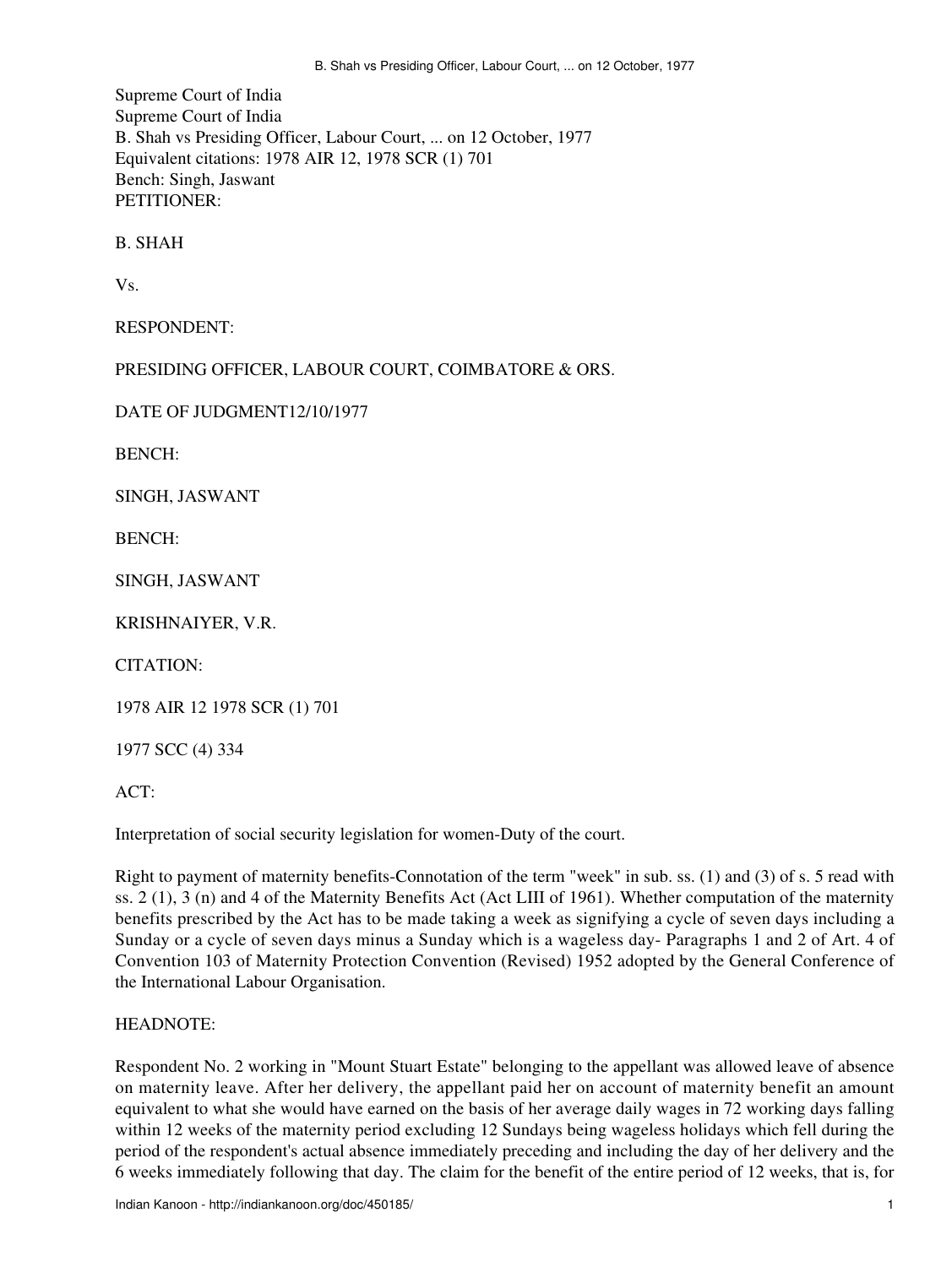84 days on the plea that a week consisted of 7 days having been refused, the respondent moved the Labour Court, Coimbatore, which by its order dated February 26, 1969, allowed the said claim. The appellant moved the High Court tinder Art. 226 of the Constitution challenging the decision of the Labour Court. The single Judge of the High Court allowed the petition holding that 12 weeks for which maternity benefit is provided for in sub- section (3) of s. 5 of the Act must be taken to mean 12 weeks of work and the computation of the benefit had to be made with reference to the actual days on which the woman would have worked but for her inability. Aggrieved by this decision. the respondent filed an appeal under cl. 15 of the Letters Patent and the Division Bench set aside the orders of the single Judge.

Dismissing the appeal by special leave, the Court, HELD : (1) In interpreting provisions of beneficial pieces of legislation which is intended to achieve the object of doing social justice to woman workers employed in the plantations and which squarely fall within the purview of Article 42 of the Constitution, the beneficent rule of construction which would enable the woman worker not only to subsist but also to make up her dissipated' energy. nurse her child, preserve her efficiency as a worker and maintain the level of her previous efficiency and output has to be adopted by the Court.

## [708 H, 709 A-B]

(2)The provisions of s. 5 of the Maternity Benefits Act make it clear that a woman worker who expects a child is entitled to maternity benefit for a maximum period of 12 weeks which is split up into two periods viz., prenatal and post-natal. The first one is the prenatal or ante-natal period is limited to the period of woman's actual absence extending upto 6 weeks immediately preceding and including the day on which her delivery occurs and the second one which is post-natal compulsory period consists of 6 weeks immediately following the day of delivery. The Act does not contain any definition of the word "week". It has to be understood in its ordinary dictionary meaning. In the context of sub-s. (1)and (3) of s. 5 of the Act, the term has to be taken to signify a cycle of 7 days including Sundays. By using the words, namely, "for the period of her actual absence immediately preceding and including the day of her delivery and for the 6 weeks immediately following that day's the Legislature intended that computation of maternity benefit is to be made for the entire Period of the woman worker's actual absence, that is, for all the days including Sundays which may be wageless holidays failing within that

## 702

period and not only for intermittent period of 6 days thereby excluding Sundays failing within that period. The word "period" occurring in s. 5(1) of the Act emphasises the continuous running of time and recurrence of 7 days. It is also conformity with Paragraphs 1 and 2 of Article 4 of Convention No. 103 concerning Maternity Protection Convention (Revised) 1952 adopted by the General Conference of the International Labour Organisation. [707 D-E, 908 A, E-F, H, 709 B-C]

(3)Computation of maternity benefit is to be made for all the days including Sundays and rest days which may be wageless holidays comprised in the actual period of absence of the woman extending upto 6 weeks preceding and including the day of delivery as also for all the days falling within the 6 weeks immediately following the day of delivery thereby ensuring that the woman workers get for the said period not only the amount equal to hundred per cent of the wages which who was previously earning in terms of s. 3(n) of the Act but also the benefit of the wages for all the Sundays and rest days falling within the aforesaid two periods which would ultimately be conducive to the interest of both the woman worker and her employer. [709 D-F] Malayalam Plantations Ltd. Cochin v. Inspector of Plantations Mundakayam & Ors. [1975] Lab. 1. C. 848--A.I.R. 1975 Kerala 86, over-ruled.

# JUDGMENT:

CIVIL APPELLATE JURISDICTION : Civil Appeal No. 1649 of 1975.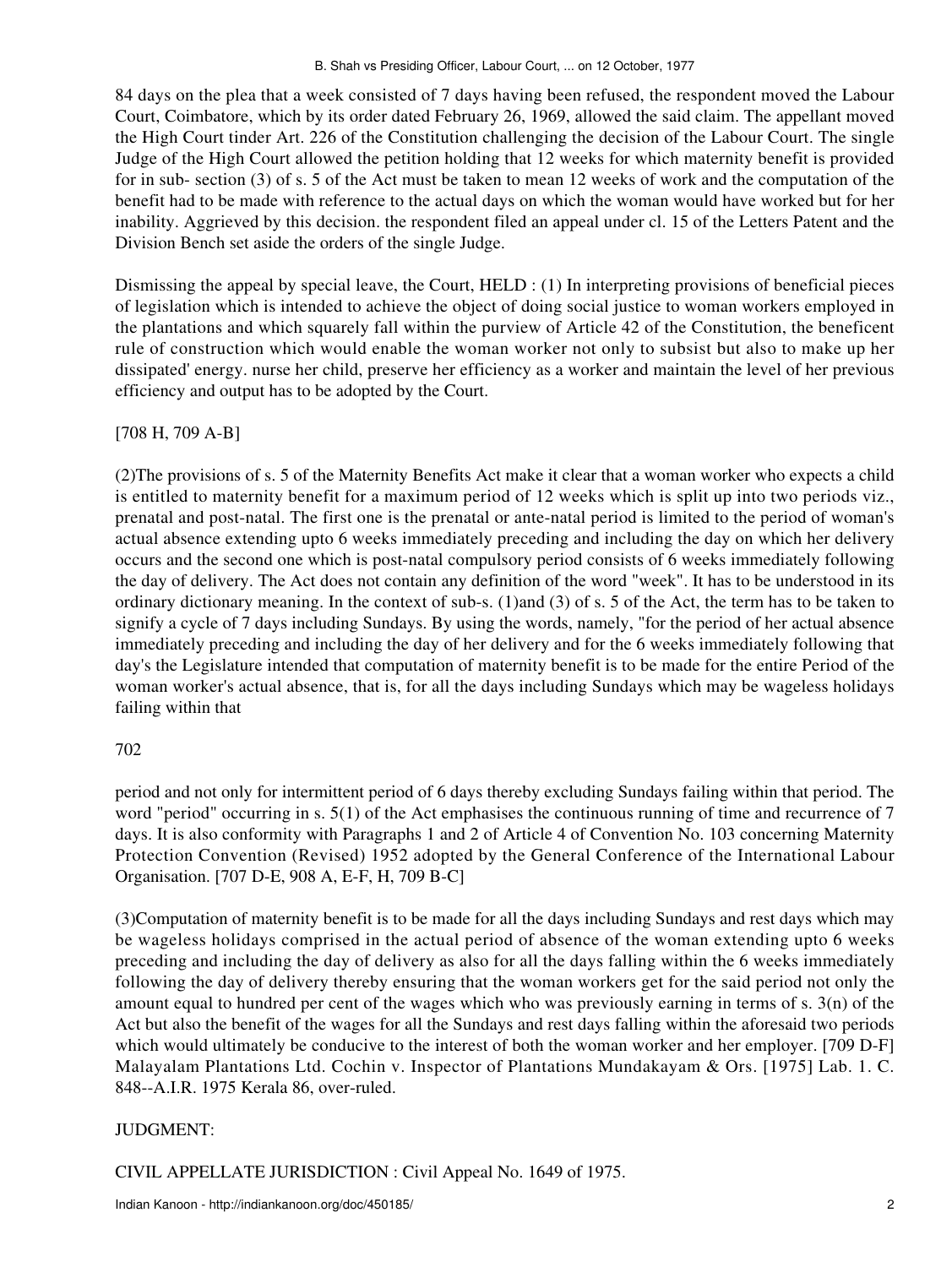Appeal by Special Leave from the Judgment and Order dated 24-4-1974 of the Madras High Court in Writ Appeal No. 165 of 1972.

G.B. Bai, P. K. Kurian, D. N. Mishra and K. J. John for the Appellant.

K. N. Bhat (A. C.) for Respondent No. 2. The Judgment of the Court was delivered by JASWANT SINGH, J. This appeal by special leave which is directed against the judgment and order dated April 24, 1974 of the Letters Patent Bench of the High Court of Judicature at Madras reversing the judgment and order dated April 19, 1971 of the Single Judge of that Court passed in writ petition No. 3822 of 1969 presented under Article 226 of the Constitution raises a complex but an interesting question relating to the construction of the phrases "maternity benefit........ for the period of her actual absence immediately preceding and including the day of her delivery and for the six weeks immediately following that day" occurring in section 5(1) of the Maternity Benefits Act, 1961 (Act LIII of 1961) (hereinafter referred to as 'the Act') which in view of section 2(1) of the Act is the law applicable even to women workers employed in plantations.

It appears that in October, 1967, Subbammal, respondent No. 2 herein, who is a woman worker employed in Mount Stuart Estate (hereinafter referred to as 'the establishment'), which is carrying on plantation industry, was allowed leave of absence by the establishment on the basis of a notice given by her of her expected delivery which actually took place on December 16, 1967. After her delivery, the respondent was paid by her employers on account of maternity benefit an amount equivalent to what she would have earned on the basis of her average daily wage in 72 working days falling within twelve week's of the maternity period. While calculating the aforesaid amount of maternity benefit, the establishment admittedly excluded twelve Sundays being wageless holidays, which fell during the period of the respondent's

#### 703

actual absence immediately preceding and including the day of her delivery and the six weeks immediately following that day. Dissatisfied with this computation, the respondent made a representation to her employers claiming maternity benefit for the entire period of twelve weeks under the Act. i.e. for 84 days on the plea that a week consisted of seven days. As her demand did not evoke a favourable response, the respondent applied to the Labour Court, Coimbatore, under section 33C(2) of the Industrial Disputes Act for redress of her grievance. The claim preferred by the respondent was resisted by the appellant herein who contended that the respondent was admittedly working and was being paid only for six days in a week and that a pregnant woman worker is entitled to maternity benefit for 72 days which are the normal working days in twelve weeks and not for 84 days, as no wage is payable for the seventh day of the week i.e. Sunday, which is a nonworking wageless holiday. By its order dated February 26, 1969, the Labour Court allowed the claim of the respondent. Thereupon the establishment moved the High Court at Madras under Article- 226 of the Constitution challenging the, decision of the Labour Court contending that the claim made by the respondent was untenable as normally a worker works only for six days in a week and the maternity benefit had to be computed only for 72 days. As against this, the respondent pleaded that the computation had to be made not with reference to the actual number of working days but with reference to total number of days covered by twelve weeks i.e. 84 days. The Single Judge of the High Court to whom the case was assigned allowed the petition holding that twelve weeks for which maternity benefit is provided for in subsection (3) of section 5 of the Act must be taken to mean twelve weeks of work and the computation of the benefit had to be made with reference to the actual days on which the woman would have worked but for her inability. Aggrieved by this decision, the respondent filed an appeal under clause 15 of the Letters Patent which, as already stated, was allowed by the Letters Patent Bench of the High Court observing that the maternity benefit which the respondent was entitled to receive was for the period of her absence before delivery including the day of delivery and also six weeks thereafter, each week consisting of seven days including Sundays. Dissatisfied with this decision, the establishment has, already stated, come up in appeal to this Court by special leave.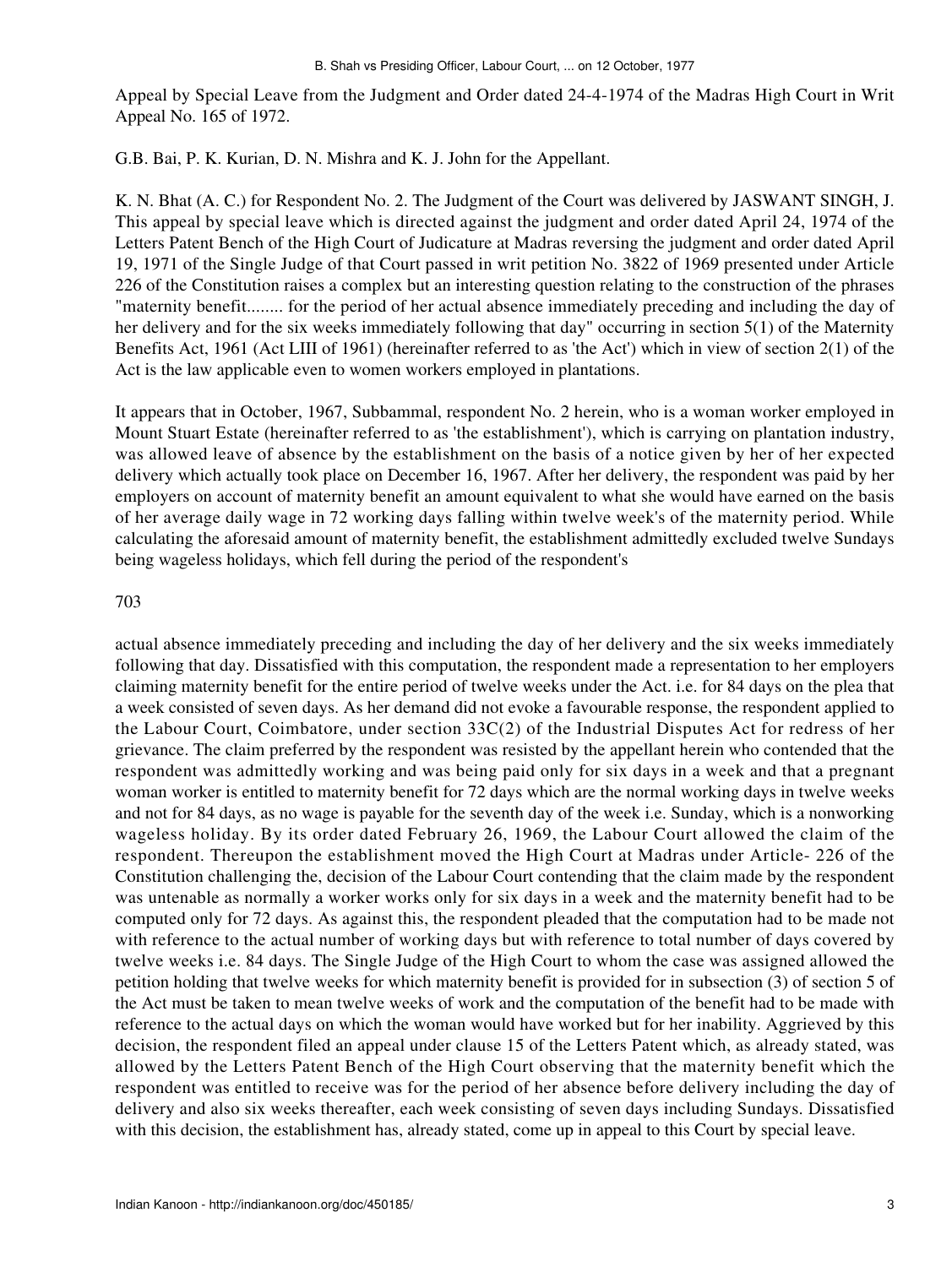We have heard Mr. Pai, learned counsel for the appellant as also Mr. Bhatt, who in view of the default in appearance of respondent No. 2 and the importance of the point involved in the case was appointed as amicus cruaie. We place on record our deep appreciation of the valuable assistance rendered to us by both of them.

Assailing the judgment and order under appeal, Mr. Pai has urged that since legislative intent, as revealed from the scheme of section 5(1) of the Act is to compensate the woman worker who expects delivery for the loss that her forced absence from work on account of pregnancy and confinement may entail, the liability which has to be imposed on her employer cannot exceed the amount that she would have earned if she had not been compelled to avail of the maternity leave and since Sunday is a non-working wageless day, the employer cannot be made to pay for that day. He has further urged that since

## 704

under section 5 (1) of the Act, the maternity benefit has to be computed with reference to the period of the workers' actual absence thereby meaning absence on days on which there was work excluding Sundays and the term 'week" in the context of 'sub-sections (1) and (3) of section 5 of the Act is to be under stood as a week of work consisting of six days and in the instant case, respondent No. 2 was working and earning wages for six days in a week, the seventh day being a wageless holiday, her claim cannot be sustained. In support of his contention. Mr. Pai has referred us to the Full Bench decision of the Kerala High Court in Malayalam Plantations Ltd. Cochin v. Inspector of Plantation Mundakayam & Ors.(1), and to Convention No. 103 concerning Maternity Protection Convention (Revised), 1952 adopted by the General Conference of the International Labour Organisation.

Mr. Bhatt has, on the other hand, urged that the scheme of section 5 of the Act clearly indicates that a woman worker who expects delivery had to be paid maternity benefit for all the seven days of the week including Sundays falling within the ante-natal and post-natal periods specified in the section.

For a proper determination of the question involved in the appeal, it would, we think, be useful to refer to certain provisions of the Act which have a bearing on the subject matter of the controversy before US.

Section 2(1) of the Act makes the Act applicable to every establishment being a factory, mine or plantation (including any such establishment belonging to Government and to every establishment wherein persons are employed for the exhibition of equastrain acrobatic and other performance. Sub-section (2) of section 2 of the Act specifically excludes the applicability of the provisions of the Act to any factory or other establishment to which the provisions of the Employees State Insurance Act, 1948 apply for the time being. Section 3(n) of the Act defines "wages" as under :-

"3(n).--Wages means all remuneration paid or payable in cash to a woman, if the terms of the contract of employment, express or implied, were fulfilled and includes-

(1) such cash allowances (including dearness allowance and house rent allowance) as a woman is for the time being entitled to;

## (2) incentive bonus; and

(3) the money value of the concessional supply of food-grains and other articles, but does not include-

(i)any bonus other than incentive bonus; (ii)over-time earnings and any deduction or payment on account of fines;

(iii)any contribution paid or payable by the employer to any pension fund or provident fund or for the benefit of the woman under any law for the time being in force; and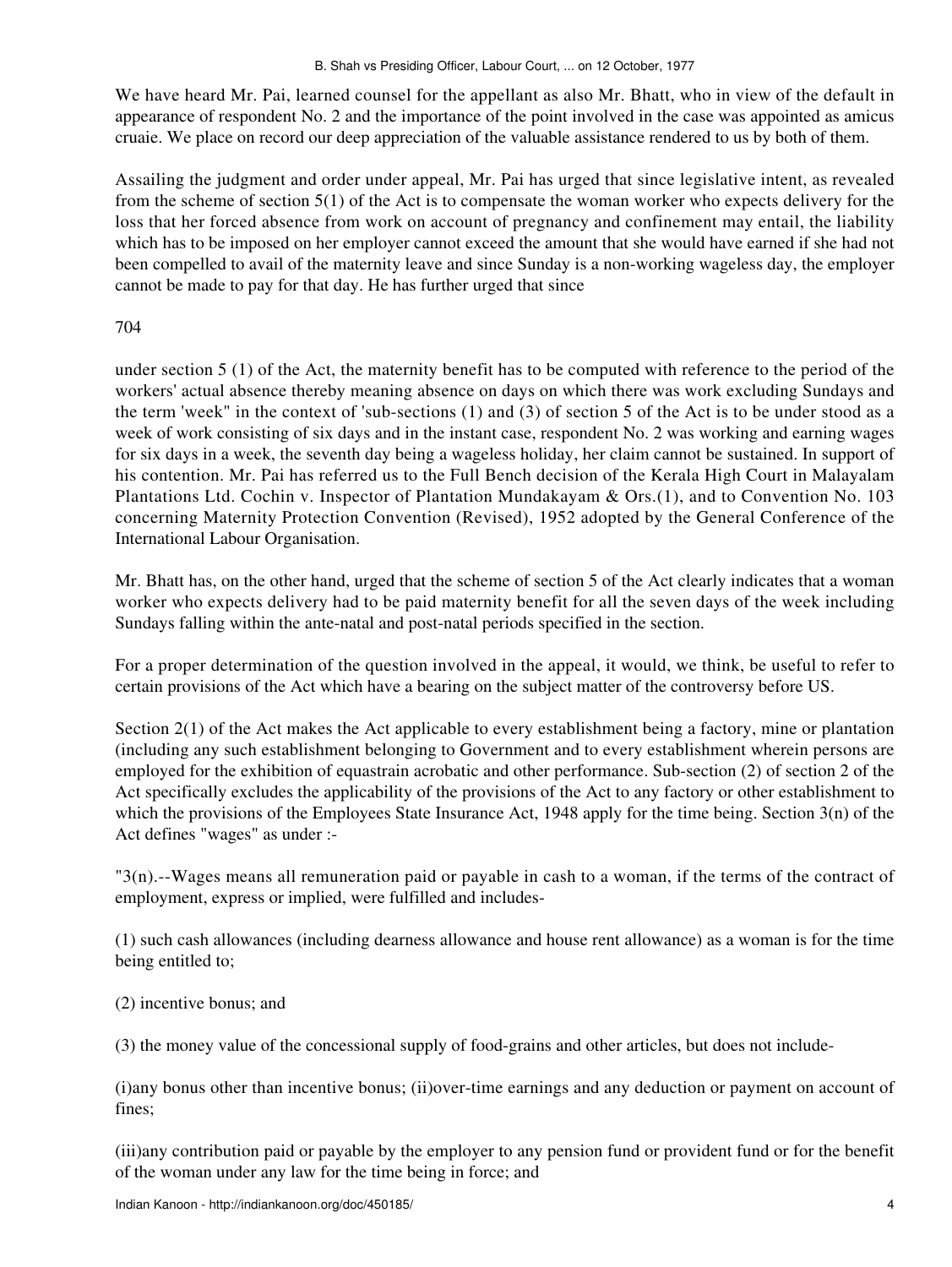## (1) (1975) Lab. I. C. 848=A.I.R. 1975 Ker. 86. 705

(iv) any gratuity payable on the termination of service". The above definition, it would be noted, does not restrict the meaning of the term "wages" to contractual wages but gives the term a composite meaning covering all remunerations in the nature of cash allowances, incentive bonus and the money value of the concessional supply of foodgrains and other articles.

Section 4 of the Act which prohibits the employment of, or work by, woman during certain period lays down :- "4. Employment of, or work by, woman prohibited during certain period.-(1) No employer shall knowingly employ a woman in any establishment during the six weeks immediately following the day of her delivery or her mis- carriage.

(2) No woman shall work in any establishment during the six weeks immediately following the day of her delivery or miscarriage.

(3) Without prejudice to the provisions of section 6, no pregnant woman shall, on a

request being made by her in this behalf, be required by her employer to do during the period specified in sub-section (4) any which is of an arduous nature or which involves long hours of standing, or which in any way is likely to interfere with her pregnancy or the normal development of the foetus, or is likely to cause her miscarriage or otherwise to adversely affect her health.

(4) The period referred to in sub-section (3) shall be-

(a) the period of one month immediately preceding the period of six weeks, before the date of her expected delivery;

(b) any period during the said period of six weeks for which the pregnant woman does not avail of leave of absence under section 6". Section 5 of the Act which confers right to payment of maternity benefit on a woman worker provisions:-

"5. Right to payment of maternity benefit.- (1)Subject to the provisions of this Act, every woman shall be entitled to, and her employer shall be liable for, the payment of maternity benefit at the rate of the average daily wage for the period of her actual absence immediately preceding and including the day of her delivery and for the six weeks immediately following that day.

EXPLANATION.-For the purpose of this sub- section, the average daily wage means the average of the woman's wages payable to her for the days on which she has worked during the period of three calendar months immediately preceding the date from which she absents herself on account of maternity, or one rupee a day, whichever is higher.

## 706

(2)No woman shall be entitled to maternity benefit unless she has actually worked in an establishment of the employer from whom she claims maternity benefit, for a period of not less than one hundred and sixty days in the twelve months immediately preceding the date of her expected delivery.

Provided that the qualifying period of one hundred and sixty days aforesaid shall not apply to a woman who has immigrated into the State of Assam and was pregnant at the time of the immigration.

EXPLANATION.-For the purpose of calculating under this sub-section, the days on which a woman has actually worked in the establishment, the days for which she has been laid off during the period of twelve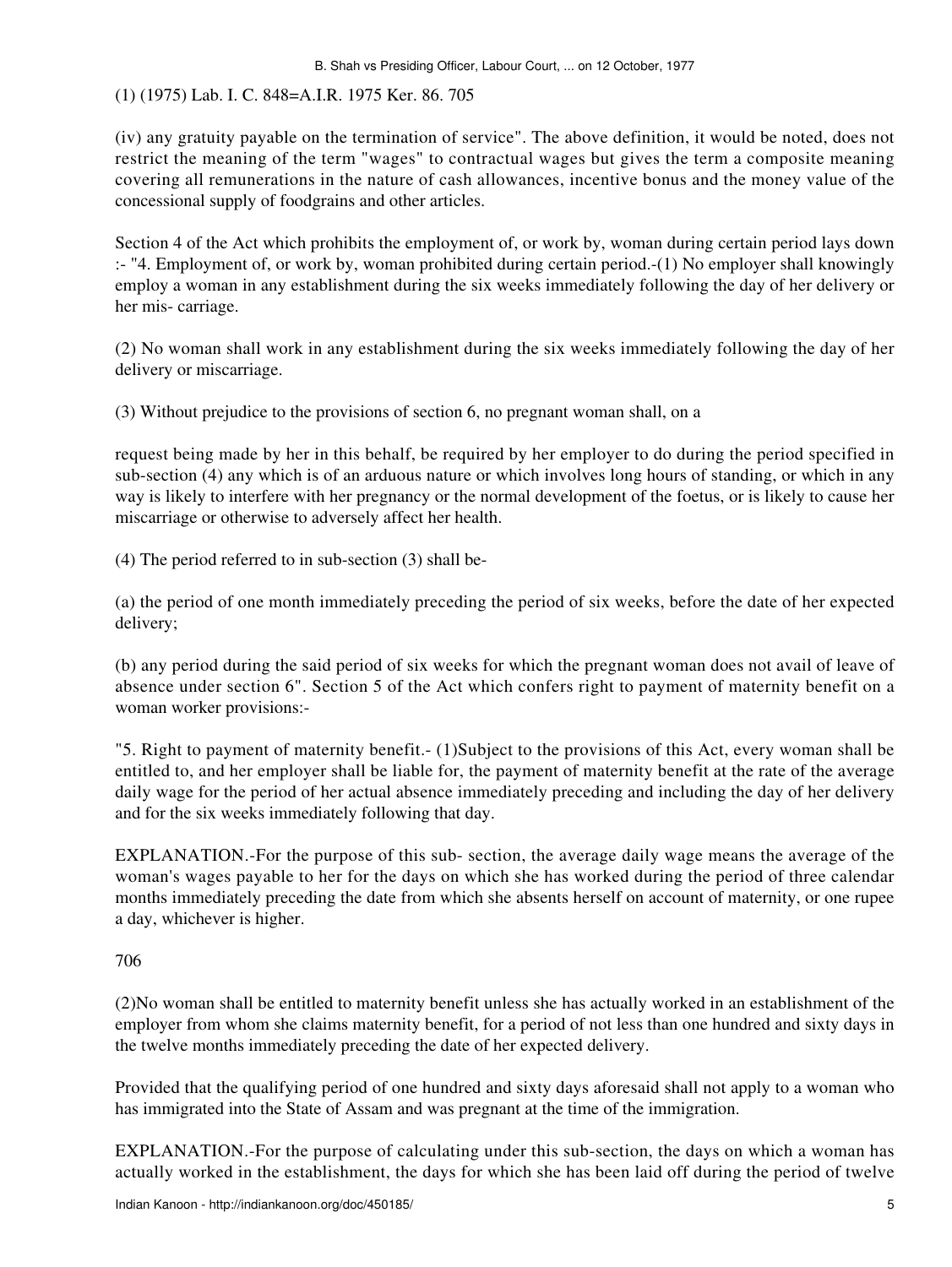months immediately preceding the date of her expected delivery shall be taken into account.

(3)The maximum period for which any woman shall be entitled to maternity benefit shall be twelve weeks, that is to say, six weeks up to and including the day of her delivery and six weeks immediately following that day Provided that where a woman dies during this period, the maternity benefit shall be payable only for the days up to and including the day of her death.

Provided further that where a woman, having delivered of a child, dies during her delivery or during the period of six weeks immediately following the date of her delivery, leaving behind in either case the child, the employer shall be liable for the maternity benefit for the entire period of six weeks immediately following the day of her delivery but if the child also dies during the said period, then, for the days upto and including the day of the death of the child."

Section 6 of the Act which deals with notice of claim for maternity benefit and payment thereof is to the following effect :-

"6. Notice of claim for maternity benefit and payment thereof.-(1) Any woman employed in an establishment and entitled to maternity benefit under the provisions of this Act may give notice in writing in such form as may be prescribed, to her employer, stating that her maternity benefit and any other amount to which she may be entitled under this Act may be paid to her or to such person as she may nominate in the notice and that she will not work in any establishment during the period for which she receives' maternity benefit. (2)In the case of a woman who is pregnant, such notice shall state the date from which she will be absent from work, not being a date earlier than six weeks from the date of her expected delivery.

## 707

(3)Any woman who has not given the notice when she was pregnant may give such notice as soon as possible after the delivery.

(4)On receipt of the notice, the employer shall permit such woman to absent herself from the establishment until the expiry of six weeks after the day of her delivery.

(5)The amount of maternity benefit for the period preceding the date of her expected delivery shall be paid in advance by the employer to the woman on production of such proof as may be prescribed that the woman is pregnant, and the amount due for the subsequent period shall be paid by the employer to. the woman within forty-eight hours of production of such proof as may be prescribed that the woman has been delivered of a child.

(6)The failure to give notice under this section s not disentitle a woman to maternity benefit or any other amount under this Act if she is otherwise entitled to such benefit or amount and in any such case, an Inspector may either of his own motion or on an application made to him by the woman, order the payment of such benefit of amount within such period as may be specified in the order".

The provisions of section 5 of the Act quoted above make it clear that a woman worker who expects a child is entitled to maternity benefit for a maximum period of twelve weeks which is split up into two periods viz. prenatal and post-natal. The first one i.e. prenatal or ante-natal period is limited to the period of woman's actual absence extending upto six weeks immediately preceding and including the day on which her delivery occurs and the second one which is postnatal compulsory period consists of six weeks immediately following the day of delivery. The benefit has to be calculated for the aforesaid two periods on the basis of the average daily wage. According to the Explanation appended to section 5(1) of the Act, the average daily wage has to be computed taking into consideration the average of the woman's wager,. payable to her for the days on which she has worked during the period of three calendar months immediately preceding the date from which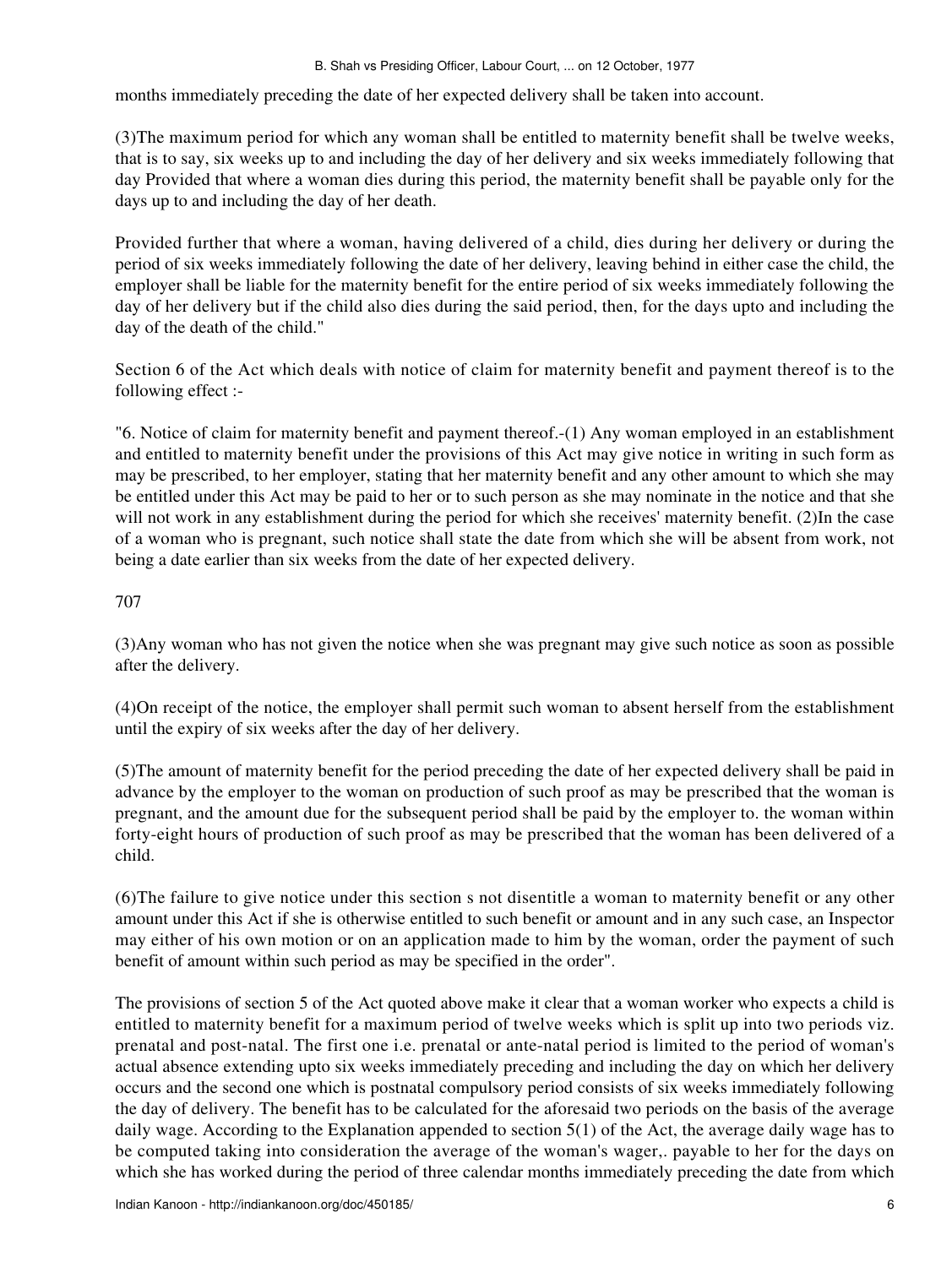she absents herself on account of maternity, or one rupee a day, whichever is higher. For fixing the average daily wage, it has therefore first to be ascertained whether the wages with were paid or were payable to the woman was for 'time work' or for 'piece work'. It has next to be ascertained as to what were the cash wages paid or payable to her in terms of the definition contained in section 3 (n) of the Act for the days on which she worked during the period of three- calendar months immediately preceding the date of delivery, reckoned according to the British calendar month. The total wages thus worked out are to be divided by the number of days in the aforesaid three calendar months in order to arrive at the average daily wage. After thus finding out the average daily wage, the liability of the employer in respect of the maternity benefit has to be calculated in terms of section 5 of the Act for both ore-natal and post- natal period indicated above.

#### 708

The real though difficult question that calls for determination by us is as to what is the connotation of the term "week" occurring in sub-sections (1) and (3) of section 5 of the Act and whether the computation of the maternity benefit prescribed by the Act for the a foresaid two periods has to be made taking a "week" as signifying a cycle of seven days including a Sunday or a cycle of seven days minus a Sunday which is said to be a wageless day, As the Act does not contain any definition of the word "week", it has to be understood in its ordinary dictionary sense. In the Shorter Oxford English Dictionary (Third Edition), the word "week" has been described as meaning "the cycle of seven days, recognized in the calendar of the Jews and thence adopted in the calendars of Christian Mohammedan and various other peoples. A space of seven days, irrespective of the time from which it is reckoned. Seven days as a term for periodical payments (of wager,, rent, or the like), or as a unit of reckoning for time of work or service." In Webster's New World Dictionary (1962 Edition), the meaning of the word "week" is given as "a period of seven days, especially one beginning with Sunday and ending with Saturday; the hours or days of work in a seven-day period." In Stroud's Judicial Dictionary (Third Edition), it is stated that (1) "though a week usually means any consecutive seven days, it will sometimes be interpreted to mean the ordinary notion of a week reckoning from Sunday to Sunday and (2) probably, a week usually means seven clear days." A "week" according to Halsbury's Laws of England (Third Edi- tion) Volume 37 at p. 84 is. strictly the time between midnight on Saturday and the same hour on the next succeeding Saturday, but the term is also applied to any period of seven successive days.

Bearing in mind the above mentioned dictionary or popular meaning of the term "week", we think that in the context of sub-sections (1) and (3) of section 5 of the Act, the term has to be taken to signify a cycle of seven days including Sundays. The language in which the aforesaid sub-sections are couched also shows that the Legislature intended that computation of maternity benefit is to be made for the entire period of the woman worker's actual absence i.e. for all the days including Sundays which may be wageless holidays falling within that period and not only for intermittent periods of six days thereby excluding Sundays falling within that period for if it were not so, the Legislature instead of using the words "for the period of her actual absence immediately preceding and including the day of her delivery and for the six weeks immediately following that day" would have used the words "for the working days falling within the period of her actual absence immediately preceding and including the day of her delivery and the six weeks immediately following that day but excluding the wageless days". Again the word "period" occurring in section 5(1) of the Act is a strong word. It seems to emphasize, in our judgment, the continuous running of time and recurrence of the cycle of seven days. It has also to be borne in mind in this connection that in inter- 709

preting provisions of beneficial pieces of legislation like the one in hand which is intended to achieve the object of doing social justice to women workers employed in the plantations and which squarely fall within the purview of Article 42 of the Constitution, the beneficent rule of construction which would enable the woman worker not only to subsist but also to make up her dissipated energy, nurse her child, preserve her efficiency as a worker and maintain the level of her previous efficiency and output has to be adopted by the Court.